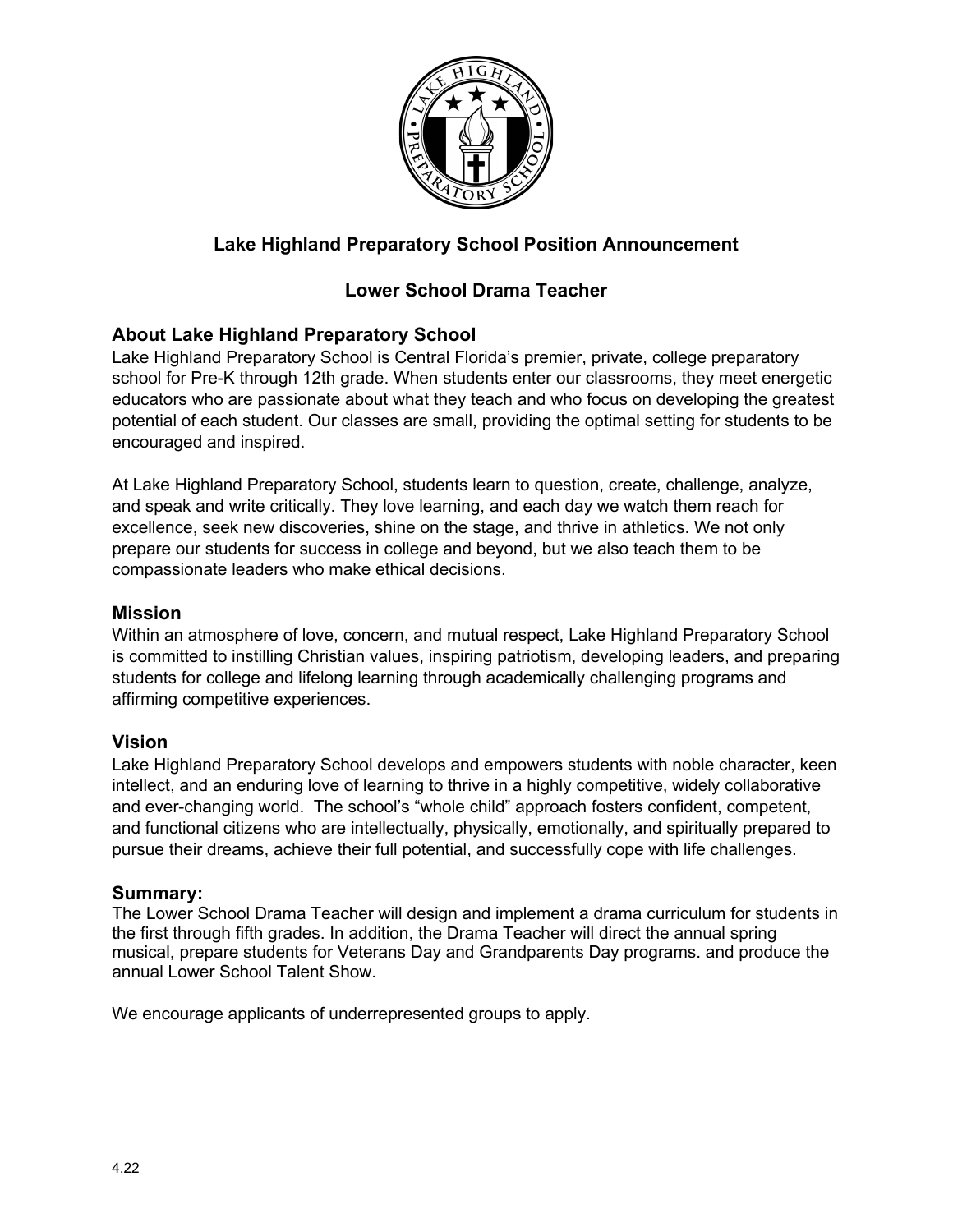

## **Responsibilities:**

- Plan and develop an engaging, age-appropriate course of study, adhering to educational and professional best practices for the developing artist that align with Lake Highland's theatre standards and support a comprehensive drama education.
- Utilizing classroom and technology resources, do the intellectual preparation needed to create and develop lesson plans that demonstrate expertise and a genuine passion for drama.
- Design and deliver individual lesson plans in the area of drama for young audiences using a variety of teaching techniques and appealing to various learning styles based on knowledge of child development at the levels being taught.
- Supervise the behavior of students in the classroom, at rehearsals, and at performances during and after school hours ensuring the safety and security of the students.
- Address academic difficulties or behavioral problems with students as they arise.
- Communicate student progress and concerns with parents, and as appropriate, other faculty, staff, and/or director using tact and professionalism.
- Build and maintain positive relationships with parents, students, and colleagues.
- Maintains accurate and up-to-date student attendance, academic records, incident reports, etc.
- Offer and receive constructive feedback from colleagues to create a professional working atmosphere that aspires to excellence and is conducive to constant improvement.
- Dive humbly into school-wide and individual professional development that will enrich your teaching and the students you teach.
- Maintain knowledge of research, developments, and best practices in dramatic arts for young audiences.
- Perform other related duties as assigned.

## **Required Skills/Abilities:**

- Thorough understanding of the pedagogy and best practices for elementary drama.
- Work collaboratively with others across all school divisions.
- Strong supervisory and leadership skills to manage and control the classroom.
- Excellent verbal and written communication skills.
- Excellent interpersonal skills with the proven ability to maintain professionalism and tact in high-stress situations.
- Excellent organizational skills and attention to detail.
- Creative analytical and problem-solving skills.
- Proficient with Microsoft Office Suite or related software.

## **Education/Experience:**

- Bachelor's degree in theatre education or a related subject. A Master's degree is preferred.
- Valid Florida teaching certificate in drama preferred.
- Prior teaching experience in an elementary classroom or similar environment (i.e. children's theatre company) is highly preferred.
- Specialized training in teaching primary-aged children is preferred.